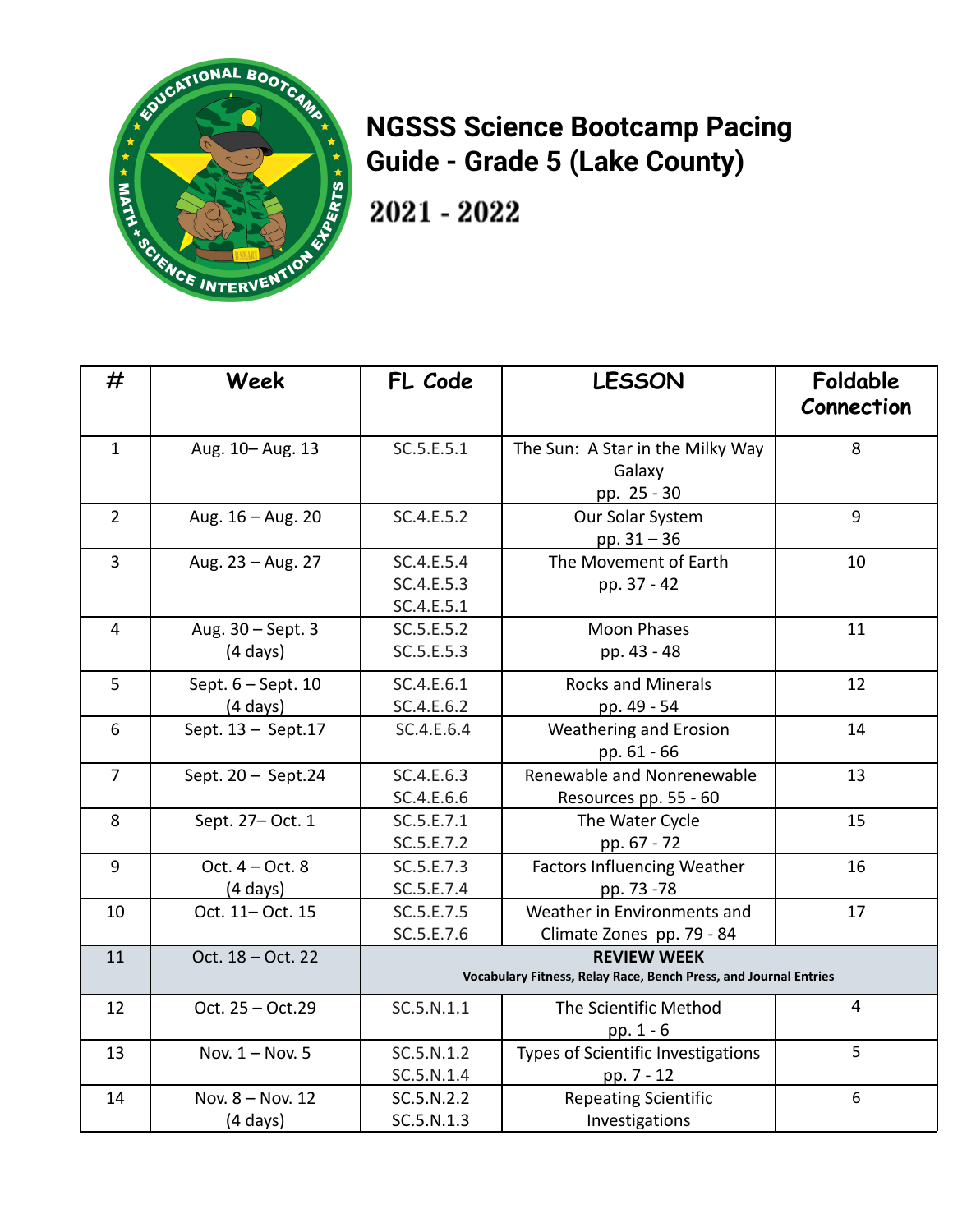|    |                     |                                                                                        | pp. 13 - 18                                          |                |  |  |
|----|---------------------|----------------------------------------------------------------------------------------|------------------------------------------------------|----------------|--|--|
| 15 | Nov. 15 - Nov. 19   | SC.5.N.2.1                                                                             | Verified Observation or Personal                     | $\overline{z}$ |  |  |
|    |                     | SC.5.N.1.5                                                                             | Opinion                                              |                |  |  |
|    |                     | SC.5.N.1.6                                                                             | pp. 19-24                                            |                |  |  |
| 16 | Nov.29 - Dec.3      | <b>REVIEW WEEK</b>                                                                     |                                                      |                |  |  |
|    |                     | Vocabulary Fitness, Relay Race, Bench Press, and Journal Entries                       |                                                      |                |  |  |
| 17 | Dec. 6- Dec. 10     | SC.5.P.8.1                                                                             | <b>Physical Properties of Matter</b>                 | 18             |  |  |
|    |                     |                                                                                        | pp. 85 -90                                           |                |  |  |
| 18 | Dec.13-Dec.17       | SC.5.P.8.3                                                                             | Separating Mixtures and Forming                      | 19             |  |  |
|    | $(4 \text{ days})$  | SC.5.P.8.2                                                                             | Solutions pp. 91 - 96                                |                |  |  |
| 19 | Jan.3- Jan. 7       | SC.5.P.9.1                                                                             | The Effects of Temperature on                        | 20             |  |  |
|    | $(4 \text{ days})$  |                                                                                        | <b>Physical and Chemical Changes</b>                 |                |  |  |
|    |                     |                                                                                        | pp. 97 - 102                                         |                |  |  |
| 20 | Jan.10- Jan.14      | SC.5.P.10.1                                                                            | Forms of Energy                                      | 21             |  |  |
|    |                     |                                                                                        | pp. 103 - 108                                        |                |  |  |
| 21 | Jan. 17- Jan. 21    | SC.5.P.10.3                                                                            | Conductors of Heat and                               | 24             |  |  |
|    | $(4 \text{ days})$  | SC.5.P.11.2                                                                            | Electricity                                          |                |  |  |
| 22 | Jan. 24 - Jan. 28   | SC.5.P.10.4                                                                            | pp. 121 - 126<br><b>Electric Circuits and Energy</b> | 23             |  |  |
|    |                     | SC.5.P.11.1                                                                            | Transformations pp. 115 - 120                        |                |  |  |
|    |                     |                                                                                        |                                                      |                |  |  |
| 23 | Jan. 31 - Feb. 4    | SC.5.P.13.1                                                                            | Forces and Motion of an Object                       | 25             |  |  |
|    |                     |                                                                                        | pp. 127 - 132                                        |                |  |  |
| 24 | Feb. 7 - Feb. 11    | SC.5.P.13.2                                                                            | The Effect of the Overall Forces                     | 26             |  |  |
|    |                     | SC.5.P.13.3                                                                            | on Motion pp. 133 - 138                              |                |  |  |
|    |                     | SC.5.P.13.4                                                                            |                                                      |                |  |  |
| 25 | Feb. 14 - Feb. 18   | <b>REVIEW WEEK</b><br>Vocabulary Fitness, Relay Race, Bench Press, and Journal Entries |                                                      |                |  |  |
| 26 | Feb. 21- Feb. 25    | SC.3.L.14.1                                                                            | Plant Organs and Response to                         | 27             |  |  |
|    | $(4 \text{ days})$  | SC.3.L.17.2                                                                            | Stimuli                                              |                |  |  |
|    |                     | SC.3.L.14.2                                                                            | pp. 139 - 144                                        |                |  |  |
| 27 | Feb.28 - March 4    | SC.5.L.14.1                                                                            | The Organs of the Human Body                         | 28/29          |  |  |
|    |                     |                                                                                        | pp. 145 - 150                                        |                |  |  |
| 28 | March 7 - March 11  | SC.5.L.14.2                                                                            | Comparing Physical Structures of                     | 30             |  |  |
|    | $(4 \text{ days})$  |                                                                                        | <b>Plants and Animals</b>                            |                |  |  |
|    |                     |                                                                                        | pp. 151 - 156                                        |                |  |  |
| 29 |                     | <b>Spring Break</b>                                                                    |                                                      |                |  |  |
|    | March 14- March 18  |                                                                                        |                                                      |                |  |  |
| 30 |                     | SC.3.L.15.1                                                                            | Classification of Plants and                         | 31             |  |  |
|    | March 21 - March 25 | SC.3.L.15.2                                                                            | Animals                                              |                |  |  |
|    |                     |                                                                                        | pp. 157-162                                          |                |  |  |
| 31 | March 28 - April 1  | SC.4.L.16.4                                                                            | Life Cycle of Plants and Animals                     | 32             |  |  |
|    |                     |                                                                                        | pp. 163-168                                          |                |  |  |
| 32 | April 4 - April 8   | SC.5.L.17.1                                                                            | <b>Adaptations of Organisms</b>                      | 33             |  |  |
|    | $(4 \text{ days})$  |                                                                                        | pp. 169 - 174                                        |                |  |  |
| 33 | April 11 - April 15 | SC.5.L.17.1                                                                            | Adapting to the Environment                          | 34             |  |  |
|    |                     |                                                                                        | pp. 175 - 180                                        |                |  |  |
|    |                     |                                                                                        |                                                      |                |  |  |